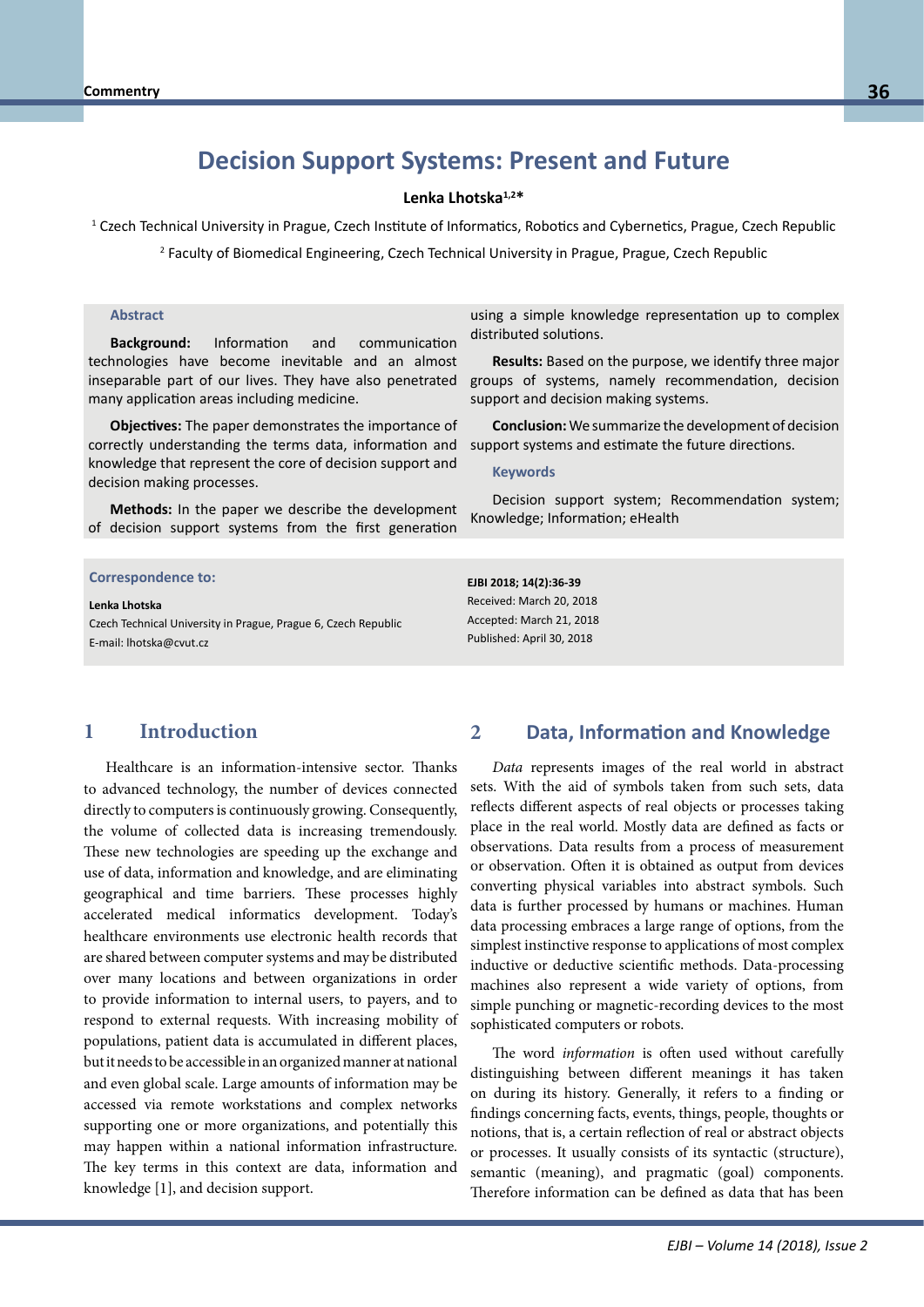transformed into a meaningful and useful form for specific human beings. Data whose origin is completely unknown to us can hardly bring any information. We have to "understand" the data. An idea of where and under what conditions the data was generated is an important context of each message, and it has to be taken into account when we establish the information content of a message. Data sources thus become important components of what we are going to call information sources below.

The notion of *knowledge* is related to that of languageontology; within this model, the notion of knowledge can be treated in a more specific sense. This model is based on the assumption that there is the universe (ontology) consisting of objects which have certain properties and among which certain relations exist. Further we assume that there exists language in which ontology can be described. The notion of knowledge is mainly used intuitively. Within the model of language-ontology, its meaning can be defined in a more specific way. Knowledge will be understood as a true proposition concerning the ontology, formulated in the underlying language.

There are different kinds of knowledge. *Analytical knowledge* comprises those true propositions the validity of which can be derived from semantic postulates using purely logical means. It does not depend on the ontology, i.e., is valid in each and every one. *Synthetic knowledge* is knowledge, which is not true in every ontology and its validity must be decided on the basis of an experiment. Basic examples of synthetic knowledge include statements whose validity has been confirmed by direct observations. Such items of synthetic knowledge are called facts.

In practical applications we can find a large variety of systems that are described by their authors as expert systems, knowledgebased systems, or decision support systems. In fact however, some of them do not satisfy the basic characteristics of these systems. Some belong to classification or prediction systems, which are usually data intensive systems. Decision support systems can be characterized as knowledge intensive systems.

## **3 Present and Future of Decision Support**

In the past, decision support systems were mostly used in narrow special applications and the users although not being top experts in the area had very good knowledge of it. The first generation of decision support systems was most frequently represented by simple, rule-based diagnostic system. From the programming technology point of view, they represented quite a specific class of decision support systems based typically on the inference net approach. Unfortunately, the simple first generation systems were not sophisticated enough to solve complex tasks in a wider problem area, most of all because they were limited to exploitation of the surface (shallow) knowledge, and the knowledge representation (based on the inference net, only) led to cumbersome behaviour of the system in the case the volume of relevant knowledge exceeded a certain threshold (if there were more than, let's say, 500 rules to be taken into account).

The advanced decision support system technology explored – besides the original idea of propagating uncertainty in an inference network – additional AI techniques which significantly enhanced the system capabilities. Specific methods and techniques have been developed to overcome the shortcomings of simple decision support systems mentioned above, e.g.:

• Different context/control links (having the nature of meta-rules) have been introduced to ensure both the common sense ordering of questions as well as the efficient cutting-off of irrelevant parts of knowledge bases in the early stages of a consultation run.

• Various blackboard control structures enable to split the knowledge into more knowledge bases (knowledge sources) and to cope with this set of knowledge bases in parallel. The WHEN-THEN rules are applied on the blackboard level to control the exploitation of the knowledge base set. Even a very simple blackboard control adds a lot of valuable features to the system. It enables, e.g., solving of monitoring tasks, problems requiring non-monotonic reasoning, zooming of attention, etc.

• Combination of different knowledge representation schemes has been performed with the stress to enable representation of causal, deep knowledge. It is possible to combine the inference net with the semantic/taxonomy net, with a subsystem for qualitative simulation, etc.

All the extensions and enhancements of "classical" rulebased diagnostic decision support systems described above represented steps towards more complex systems. The second-generation solutions considered separate knowledgebased modules of diverse nature, each being equipped by a specific inference algorithms. These modules were expected to be integrated by precisely specified, fixed links and relationships. The second generation decision support systems were able e.g. to integrate "classical" expert systems with neural net emulators, genetic algorithm based modules and databases. The information transfer among the modules enabling the system integration was ensured by a *centralized integration program* running in the integration framework.

Both the first and second generation decision support systems, even being significantly enhanced by very specific methods, operated very efficiently, but usually only in a narrow field of expertise. The next step in the development was connected with the rise of Internet and local as well as wide area networks allowing distributed solutions. Distributed problem solving and multi-agent architectures have become attractive for many application areas that are naturally distributed.

The multi-agent technology has already proven that it is suitable for creating an open, flexible environment able to integrate software pieces of diverse nature written in different languages and running on different types of computers.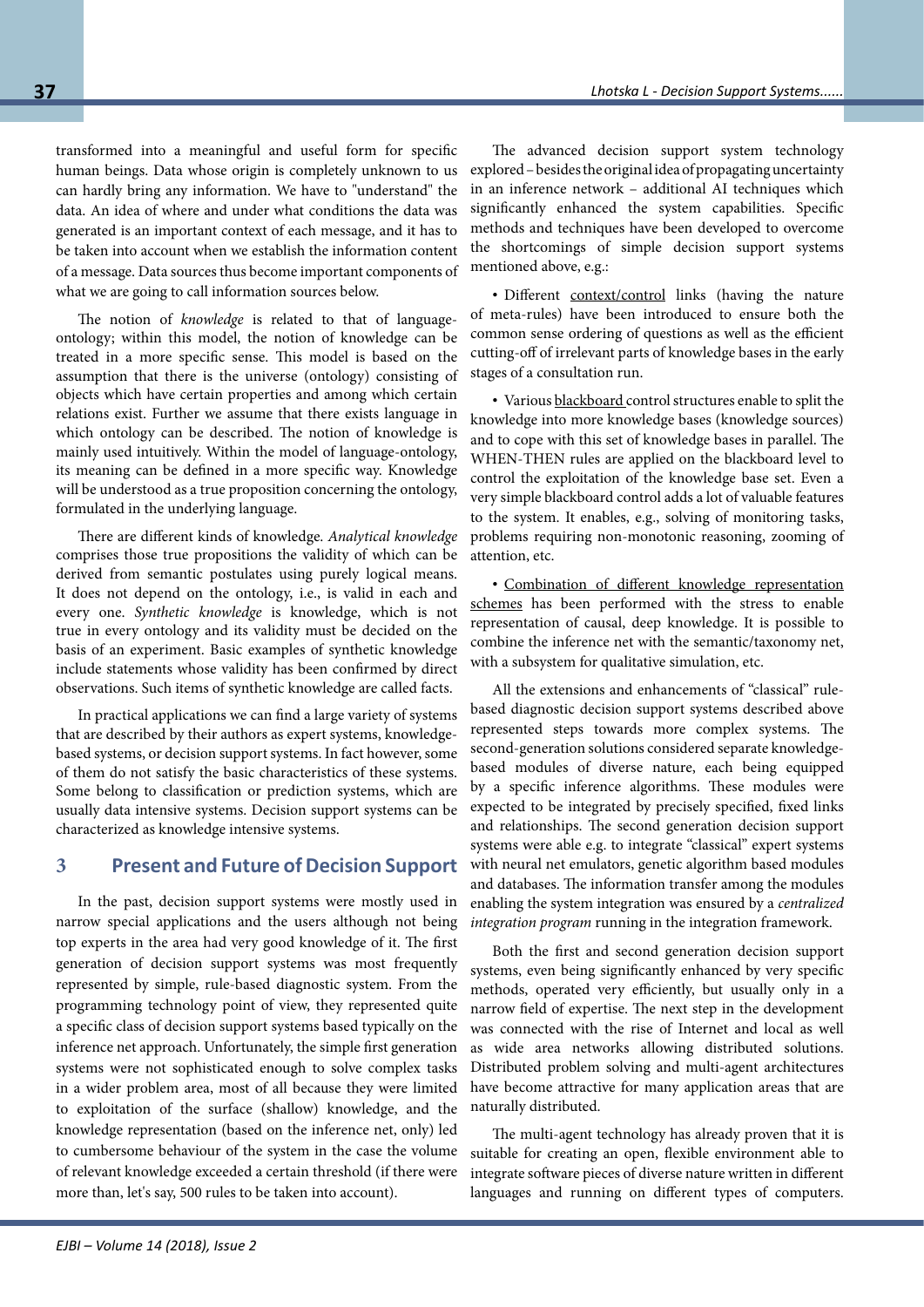It enables to design, develop and implement a comparatively open multi-agent environment suitable for efficiently creating complex knowledge-based or decision support systems. Such an environment is able to integrate geographically distributed knowledge sources or problem solving units. Multi-agent systems have useful properties, such as parallelism, robustness, and scalability. Therefore they are applicable in many domains which cannot be handled by centralized systems. In particular, they are well suited for domains which require, for example, resolution of interest and goal conflicts, integration of multiple knowledge sources and other resources, time-bounded processing of very large data sets, or on-line interpretation of data arising in different geographical locations.

Modern health care is highly specialized. Complex examination of a single patient involves many expert consultations and laboratory tests. Medical knowledge, examinations and treatment are distributed functionally, geographically, and also temporally. There is a need for a reliable and consistent information flow among all participating subjects with the aim to satisfy the global goal – improved health of a patient. Of course, the necessary information flow is not predictable in extent and structure, but it develops and changes in time due to new knowledge and reactions. To satisfy these requirements and provide adequate decision support, the use of flexible intelligent software support is becoming increasingly desirable. Distributed problem solving and agent technology offer efficient and natural solutions, because they correspond to the main properties of the medical domain, namely distribution of information, problem-solving capabilities, resources, and responsibilities, decision-making with incomplete information, and iterative refinement of plans.

With the booming of information and communication technologies (ICT) and all smart devices, various applications appear having the characteristics of decision support. Health care is a typical example of an area in which the number of various applications is extremely high. However, we have to point out that only a fraction of these applications was verified by complex tests and satisfies requirements laid on software used in the medical environment. Therefore we have to distinguish these systems from several points of view: how they use knowledge; what their purpose is; who the primary users are.

Pharow P, et al. [2] discussed the main differences between three larger groups of systems that differ in the way how they use knowledge and information for decision support and decision making.

In summary, the three groups are:

1. Systems and devices that can be summarized as *recommendation and suggestion systems*, which are systems and devices we can find, for example, in the area of well-being and fitness, and which serve mainly for informing the users / clients about their health status;

2. *Decision support systems* – which serve as guidance for professionals and experienced users, like chronic patients on the one hand and active athletes on the other;

3. *Decision making systems* – which contains systems and devices that are directly linked with an actuator part influencing patient's health, by that way making decisions automatically or at least semi-automatically depending on, e.g., the severity of recorded and analyzed vital signs.

Additionally it is the human factor that is most significant, as the first two groups of applications require, and rely on, the interaction of a human being with a system, a machine, a device or an application. These two groups already represent, and will represent even more frequently in the future, the majority of applications directly used by patients.

The aforementioned division of systems is not the only one. We can differentiate the applications by the purpose into the following major groups. The first group aimed at clinical research uses the collected data in controlled manner. The application might be a pure software app or a combination of a medical device and software. The data are interpreted and verified by medical experts. The second group utilizing pure mobile applications developed in the frame of clinical research and transferred to routine use collects data from the patients. The data are sent for interpretation to a medical centre. The third group is aimed at the general population. The applications can be either mobile apps in smart phones or applications collecting data from, for example, a fitness wristband. Regarding the output of the applications, the first two groups might represent decision support systems, while the last group represents a recommendation system [2].

### **4 Conclusion**

In the paper we tried to describe briefly the most important issues connected with decision support in medicine. Data, information and knowledge represent the core of decision making processes. During the last decades, decision support systems changed extremely from applications for narrow groups of specialists to more widely used applications. At the same time, it proved that the first generation systems were able to deliver expert decisions in a very narrow area of expertise, but failed outside the area and were not able to represent more complex knowledge. The second generation came up with new types of control structures and knowledge representation schemes. With the introduction of computer networks, distributed problem solving systems and successively multi-agent systems appeared and proved to be more flexible and efficient for tasks that are naturally distributed. Thanks to the availability of ICT, the systems are more widely spread and used. However, it is necessary to be aware of differences between various applications: they range from untested and unverified systems that can be only considered recommendation systems over decision support systems to decision making systems while both latter categories must be tested and verified for medical use.

The future development is clearly connected with advanced technologies, including utilization of the Internet of Things.